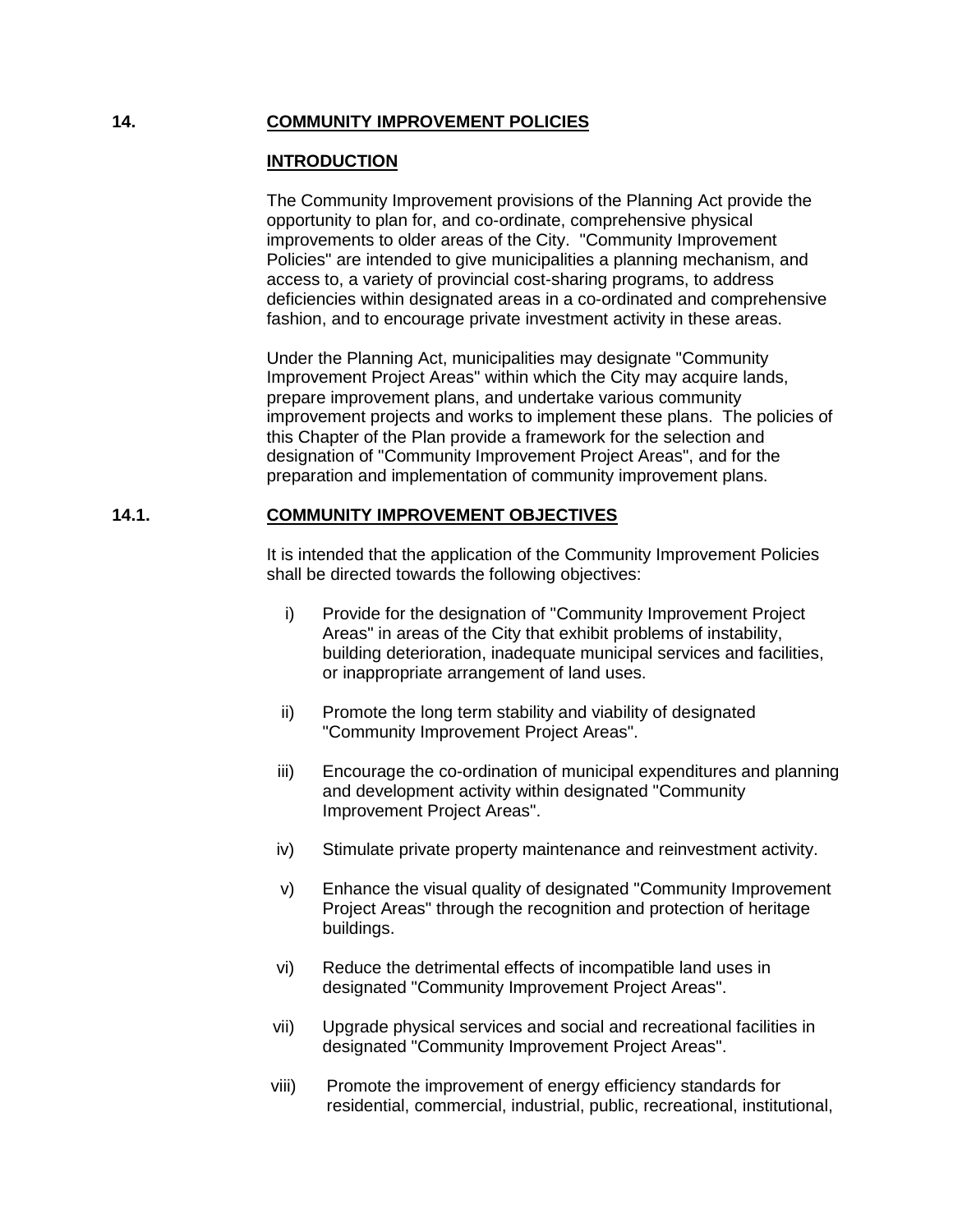religious, charitable or other uses within the designated community improvement project areas.

- ix) Support the creation of Affordable Housing by considering any municipally-owned, undeclared surplus land for Affordable Housing before any other use is considered subject to policy 12.12.2.2. ix) of this Plan.
- x) Support the implementation of measures that will assist in achieving sustainable development and sustainable living.
- xi) Support the retention of heritage properties or areas.

(Clauses viii), ix), x) and xi) added by OPA 438 Dec. 17/09)

## **14.2. SELECTION AND PHASING OF COMMUNITY IMPROVEMENT AREAS**

Areas within the City which are eligible for designation as residential, commercial, or industrial "Community Improvement Project Areas" are shown on Figure 14-1 of the Plan - Areas Eligible for Community Improvement. Policies of this Section of the Plan describe the basis for the selection of these areas, and outline criteria for the designation and phasing of "Community Improvement Project Areas".

**14.2.1. Areas Eligible for Community Improvement** Eligible areas from which specific "Community Improvement Project Areas" may be designated, are shown on Figure 14-1 of the Plan, "Areas Eligible for Community Improvement". Additional eligible areas may be added by amendment to the Plan.

- Residential i) The selection of areas which are eligible for residential community improvement is based on the following criteria:
	- (a) a significant proportion of residential properties in need of rehabilitation;
	- (b) average household income below City average;
	- (c) deficiency or inadequate development of parkland or social and recreational facilities;
	- (d) need for improvement to municipal services including storm sewers, sanitary sewers, sidewalks, curbs and gutters, streetlights, and watermains;
	- (e) a stable pattern of land use; and
	- (f) eligibility for designation for assistance under a neighbourhood improvement program.

#### Commercial and **Industrial** ii) The selection of areas which are eligible for commercial or industrial community improvement is based on the following criteria: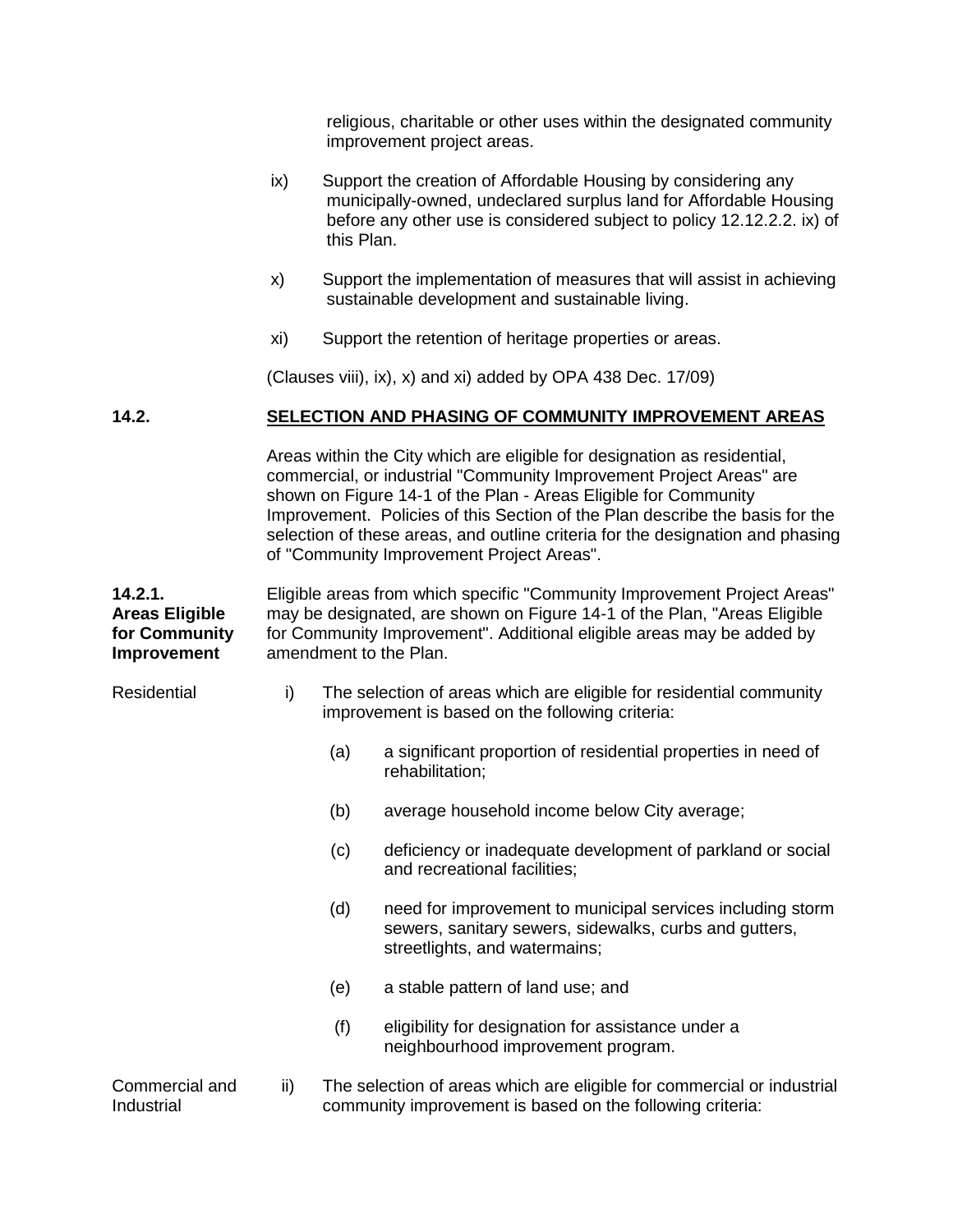|                                                                                             |                                                                                                                                                                                                                                                       | (a)                                                                           | older areas of predominantly commercial or industrial use,<br>which are potentially stable and viable;                                                                                                       |  |  |  |
|---------------------------------------------------------------------------------------------|-------------------------------------------------------------------------------------------------------------------------------------------------------------------------------------------------------------------------------------------------------|-------------------------------------------------------------------------------|--------------------------------------------------------------------------------------------------------------------------------------------------------------------------------------------------------------|--|--|--|
|                                                                                             |                                                                                                                                                                                                                                                       | (b)                                                                           | need for improvement to streetscapes and municipal<br>services including storm sewers, sanitary sewers,<br>sidewalks, curbs and gutters, streetlights and watermains;                                        |  |  |  |
|                                                                                             |                                                                                                                                                                                                                                                       | (c)                                                                           | a significant proportion of commercial properties in need of<br>rehabilitation:                                                                                                                              |  |  |  |
|                                                                                             |                                                                                                                                                                                                                                                       | (d)                                                                           | traffic or parking problems;                                                                                                                                                                                 |  |  |  |
|                                                                                             |                                                                                                                                                                                                                                                       | (e)                                                                           | land use problems associated with incompatible uses or an<br>under-utilization of land, which detracts from the functioning<br>and viability of the area; and                                                |  |  |  |
|                                                                                             |                                                                                                                                                                                                                                                       | (f)<br>(g)                                                                    | a demonstrated interest in community improvement by the<br>private firms within an area.                                                                                                                     |  |  |  |
| 14.2.2.<br><b>Designation of</b><br><b>Community</b><br>Improvement<br><b>Project Areas</b> | Council may designate, by by-law, "Community Improvement Project<br>Areas" from the areas shown on Figure 14-1 - Areas Eligible for Community<br>Improvement. These areas are eligible for "community improvement" as<br>defined in the Planning Act. |                                                                               |                                                                                                                                                                                                              |  |  |  |
| Residential                                                                                 | i)                                                                                                                                                                                                                                                    | Two categories of eligible residential areas have been defined as<br>follows: |                                                                                                                                                                                                              |  |  |  |
|                                                                                             |                                                                                                                                                                                                                                                       | (a)                                                                           | High Priority Areas, which are currently designated for<br>assistance under a neighbourhood improvement program, or<br>which meet all of the other criteria.                                                 |  |  |  |
|                                                                                             |                                                                                                                                                                                                                                                       | (b)                                                                           | Low Priority Areas, which are deficient only in municipal<br>services or park and recreational facilities, but not both; or<br>which have indications of instability in the existing pattern of<br>land use. |  |  |  |
| Commercial                                                                                  | ii)                                                                                                                                                                                                                                                   |                                                                               | The eligible commercial areas are:                                                                                                                                                                           |  |  |  |
|                                                                                             |                                                                                                                                                                                                                                                       | (a)                                                                           | The Downtown, as defined on Schedule "A" - the Land Use<br>map.                                                                                                                                              |  |  |  |
|                                                                                             |                                                                                                                                                                                                                                                       |                                                                               | This area includes a Business Improvement Area known as<br>the Downtown Improvement Area.                                                                                                                    |  |  |  |
|                                                                                             |                                                                                                                                                                                                                                                       | (b)                                                                           | Old East Village                                                                                                                                                                                             |  |  |  |
|                                                                                             |                                                                                                                                                                                                                                                       |                                                                               | This is an older commercial district designated by the Old<br>East Village Community Improvement Project Area and                                                                                            |  |  |  |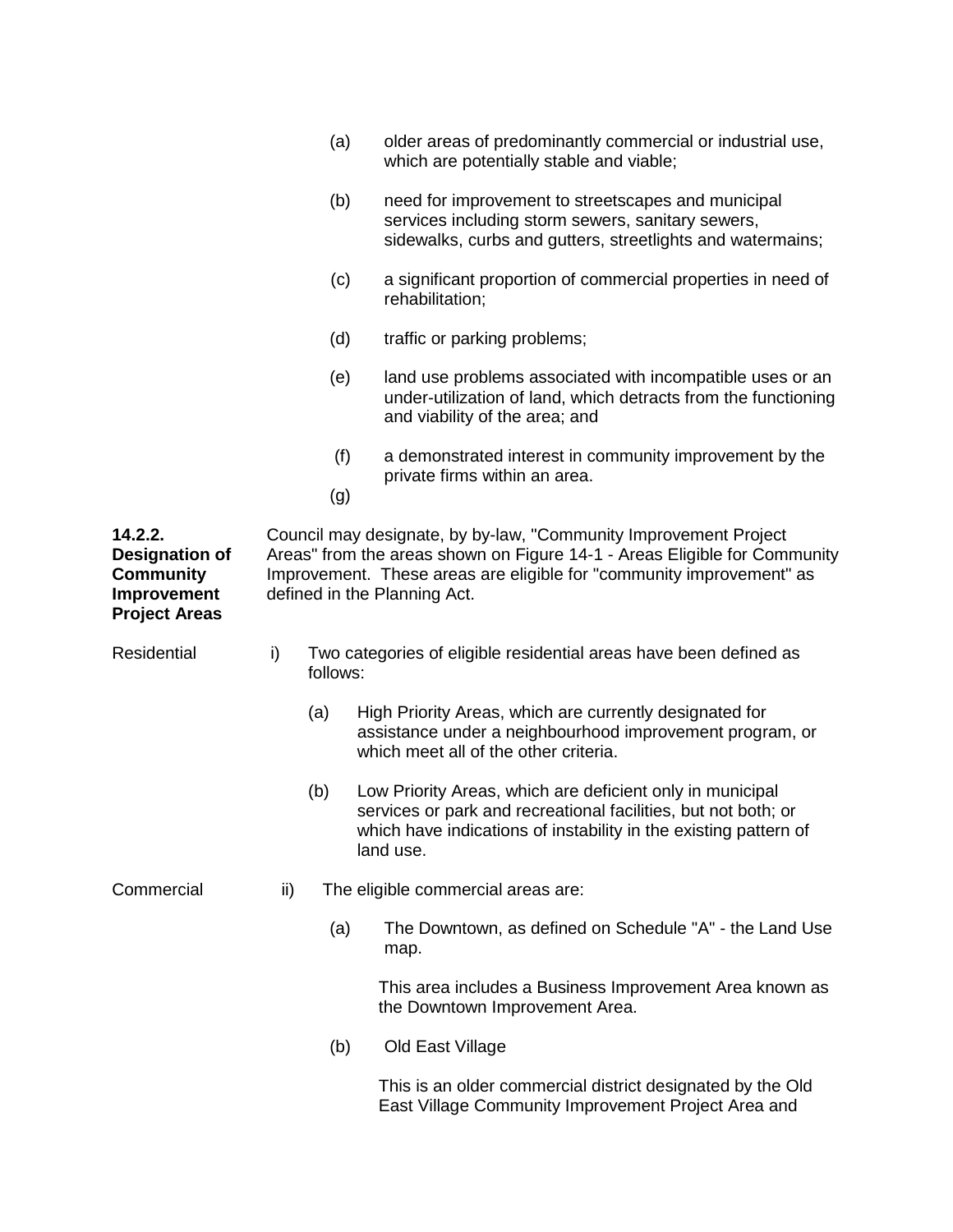encompassing the Old East Business Improvement Area. (OPA #442)

(c) Established Older Business Districts

Several older business districts which serve neighbourhood and, in some cases, broader retail markets, have been delineated on the basis of their age and potential benefit from co-ordinated physical improvements.

(d) SoHo Area

This Amendment applies to lands that are designated Main Street Commercial Corridor and located on Wellington Street between the Thames River (South Branch) and the Canadian National Railway or lands that are designated Main Street Commercial Corridor or Auto-Oriented Commercial Corridor and located on Horton Street between the Clarence Street intersection and the Waterloo Street intersection. (OPA #503)

(e) Hamilton Road Corridor

This is an older commercial and mixed-use district designated the Hamilton Road Corridor Sub-Project Area of the Hamilton Road Area Community Improvement Project Area. In general, these are the lands fronting Hamilton Road between Bathurst Street and Highbury Avenue, as well as 219-221 William Street"; (OPA 674)

Figure 14-1, Areas Eligible for Community Improvement, to the Official Plan for the City of London Planning Area is amended by recognizing the lands fronting Hamilton Road between Bathurst Street and Highbury Avenue, as well as 219-221 William Street as eligible for Commercial improvements, as indicated on Schedule 1 attached hereto. (OPA 674)

(f) Lambeth Village Core

This is the hub of the community designated as the Lambeth Village Core Project Sub-Area of the Lambeth Area Community Improvement Project Area. The area functions as a community focal point and the "Main Street". Many of the existing buildings in the Lambeth Village Core are older residential buildings with distinctive architectural details. Lambeth Village Core provides a neighbourhood level of service within a comfortable walking and cycling distance of most residents in Lambeth. In general, these are the properties having frontage on Main Street from Campbell Street to Colonel Talbot Road, and having frontage on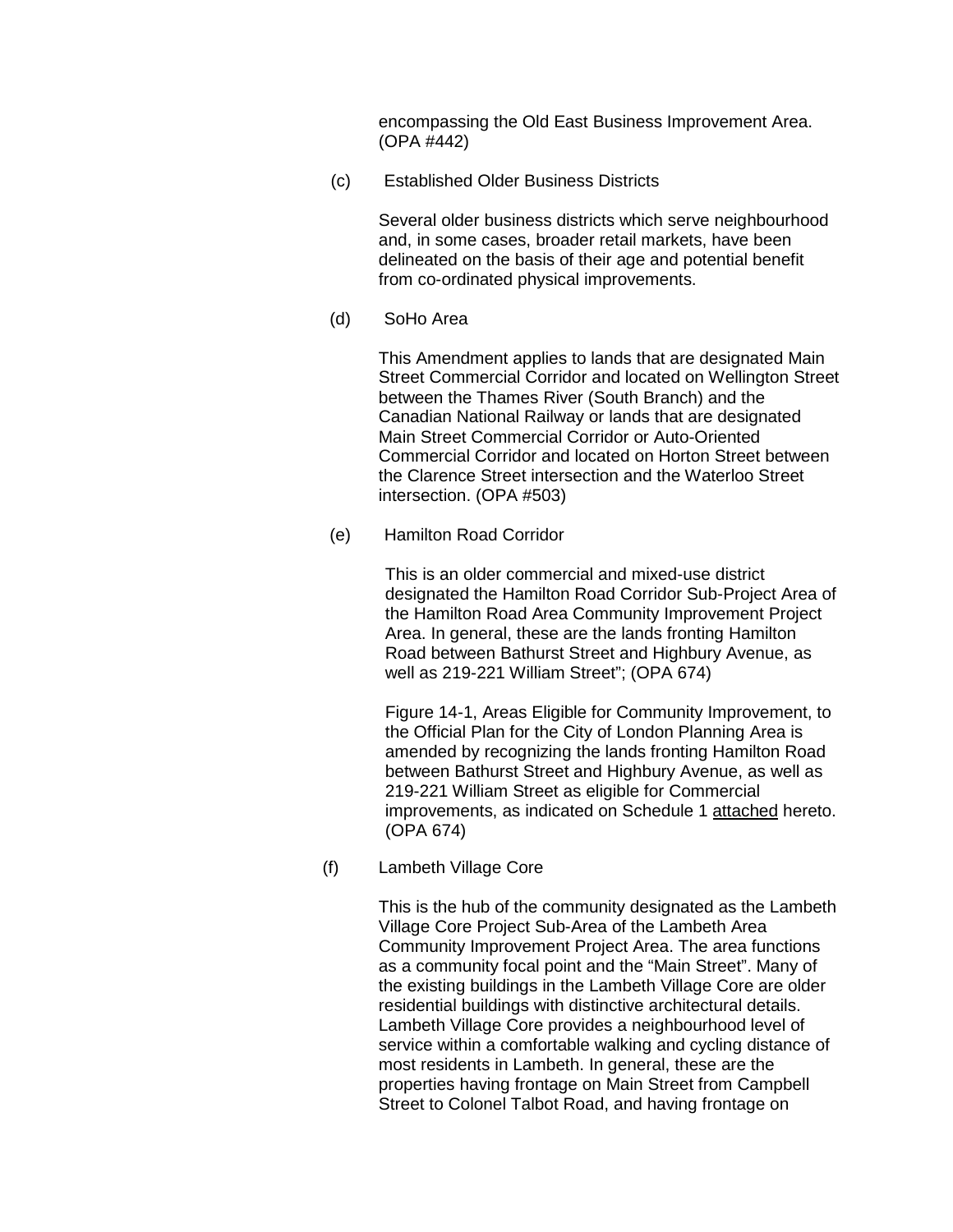|                                                            |                                                                                                                                                                                            | Drive; and,                                                                                                                                                                                                                                                                                               | Colonel Talbot Road from Main Street to just south of Outer                                                                                                                                                                                                                                                                                                     |  |  |  |
|------------------------------------------------------------|--------------------------------------------------------------------------------------------------------------------------------------------------------------------------------------------|-----------------------------------------------------------------------------------------------------------------------------------------------------------------------------------------------------------------------------------------------------------------------------------------------------------|-----------------------------------------------------------------------------------------------------------------------------------------------------------------------------------------------------------------------------------------------------------------------------------------------------------------------------------------------------------------|--|--|--|
|                                                            | (g)                                                                                                                                                                                        |                                                                                                                                                                                                                                                                                                           | <b>Wharncliffe Road Corridor</b>                                                                                                                                                                                                                                                                                                                                |  |  |  |
|                                                            |                                                                                                                                                                                            |                                                                                                                                                                                                                                                                                                           | This area is one of the main entrances and gateways to the<br>Lambeth Village Core and Lambeth community. It contains a<br>mix of commercial and residential uses in buildings of<br>various sizes and styles. In general, these are the properties<br>contains land fronting onto Wharncliffe Road South from<br>Colonel Talbot Road to east of Bostwick Road. |  |  |  |
|                                                            |                                                                                                                                                                                            | Figure 14-1, Areas Eligible for Community Improvement, to<br>the 1989 Official Plan for the City of London Planning Area is<br>amended by adding the boundary of the Lambeth Area<br>Community Improvement Project Area as indicated on<br>"Schedule 1" attached hereto.<br>(C.P.-1284(uu)-215) (OPA 703) |                                                                                                                                                                                                                                                                                                                                                                 |  |  |  |
| Industrial                                                 | iii)                                                                                                                                                                                       | The eligible industrial areas are:                                                                                                                                                                                                                                                                        |                                                                                                                                                                                                                                                                                                                                                                 |  |  |  |
|                                                            |                                                                                                                                                                                            | (a)                                                                                                                                                                                                                                                                                                       | <b>Older Industrial Areas</b>                                                                                                                                                                                                                                                                                                                                   |  |  |  |
|                                                            |                                                                                                                                                                                            |                                                                                                                                                                                                                                                                                                           | Several older industrial areas of the City which have<br>been delineated on the basis of their age and<br>potential benefit from coordinated physical<br>improvements.                                                                                                                                                                                          |  |  |  |
|                                                            |                                                                                                                                                                                            | (b)                                                                                                                                                                                                                                                                                                       | Special Study Area                                                                                                                                                                                                                                                                                                                                              |  |  |  |
|                                                            |                                                                                                                                                                                            |                                                                                                                                                                                                                                                                                                           | An older industrial area extending south from Dundas<br>Street to the C.N.R. rail lines east of Egerton Street<br>where several industries have initiated a request for<br>municipal attention to the improvement of municipal<br>services in the area.                                                                                                         |  |  |  |
|                                                            |                                                                                                                                                                                            | (c)                                                                                                                                                                                                                                                                                                       | <b>Airport Area</b>                                                                                                                                                                                                                                                                                                                                             |  |  |  |
|                                                            |                                                                                                                                                                                            |                                                                                                                                                                                                                                                                                                           | The area in proximity to London International Airport<br>generally east of Airport Road and north of the C.P.R.<br>and designated for industrial development.<br>(OPA 389)                                                                                                                                                                                      |  |  |  |
| <b>Brownfields</b>                                         | iv)                                                                                                                                                                                        |                                                                                                                                                                                                                                                                                                           | The eligible brown field sites include vacant or underutilized<br>lands and buildings located within the Urban Growth Area<br>that have been contaminated as a result of previous<br>development activity. (OPA No. 382)                                                                                                                                        |  |  |  |
| 14.2.3.<br><b>Phasing</b><br><b>Federal and Provincial</b> | The following factors will be considered in the selection and phasing<br>of "Community Improvement Project Areas":<br>The availability of federal and provincial programs as well as<br>i) |                                                                                                                                                                                                                                                                                                           |                                                                                                                                                                                                                                                                                                                                                                 |  |  |  |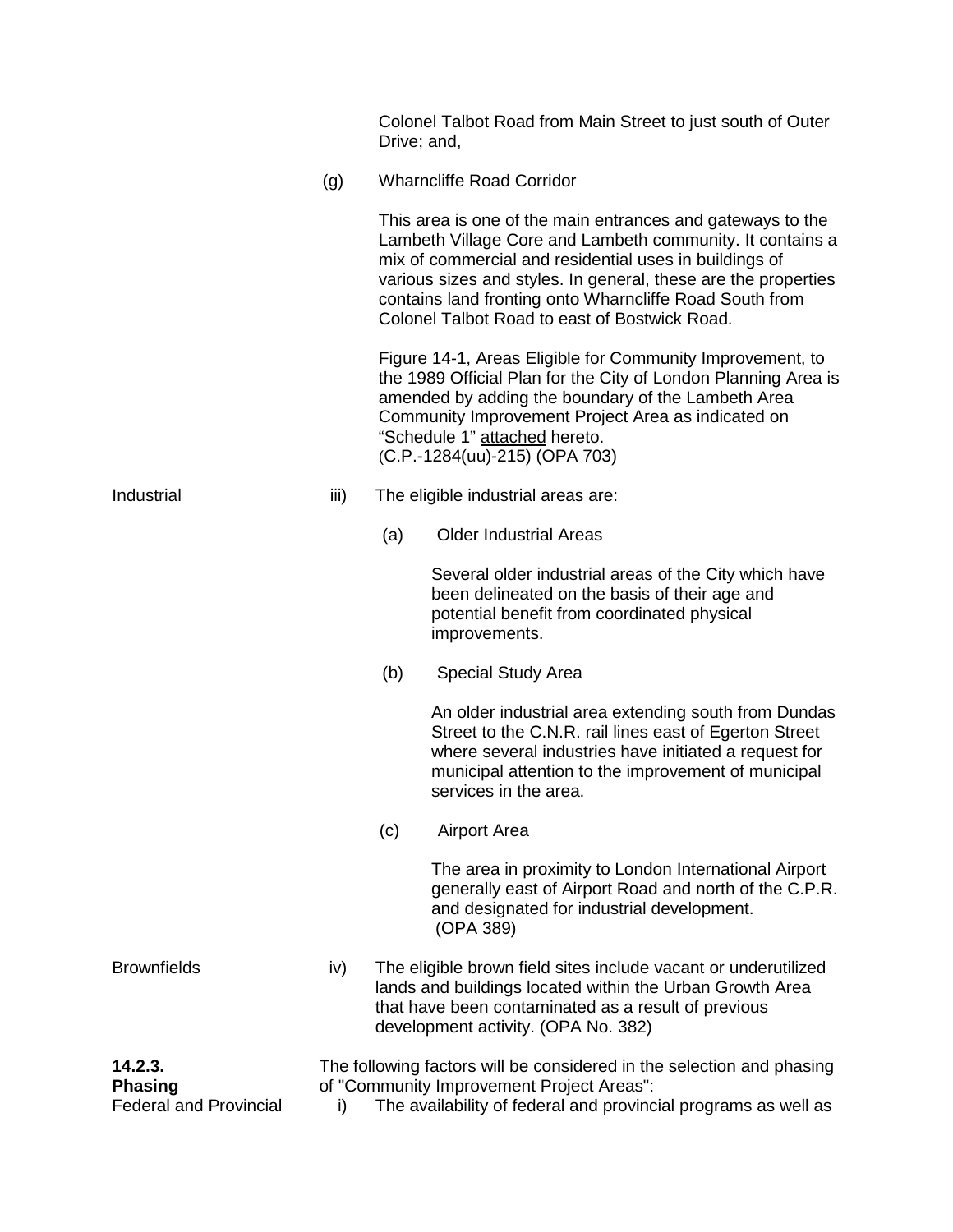| Programs                                              |                                                                                                                                                                                                                                                                                                                                                                                                                                                                                |     | the relative need for physical improvement in specific areas.                                                                                                                                                                                              |  |  |
|-------------------------------------------------------|--------------------------------------------------------------------------------------------------------------------------------------------------------------------------------------------------------------------------------------------------------------------------------------------------------------------------------------------------------------------------------------------------------------------------------------------------------------------------------|-----|------------------------------------------------------------------------------------------------------------------------------------------------------------------------------------------------------------------------------------------------------------|--|--|
| <b>Priorities</b>                                     | ii)                                                                                                                                                                                                                                                                                                                                                                                                                                                                            |     | Those residential areas shown on Figure 14-1 - Areas<br>Eligible for Community Improvement, as Low Priority, will<br>generally be considered after the areas of High Priority,<br>except where circumstances warrant earlier consideration.                |  |  |
| 14.3.                                                 | <b>IMPLEMENTATION</b>                                                                                                                                                                                                                                                                                                                                                                                                                                                          |     |                                                                                                                                                                                                                                                            |  |  |
|                                                       |                                                                                                                                                                                                                                                                                                                                                                                                                                                                                |     | The policies of this Section of the Plan describe various initiatives<br>which may be undertaken by Council to deal with existing<br>deficiencies and to encourage private investment activity within<br>designated "Community Improvement Project Areas". |  |  |
| 14.3.1.<br><b>Residential</b>                         | Within residential areas shown on Figure 14-1 - Areas Eligible for<br>Community Improvement, federal and provincial government<br>programs which are made available to assist with area improvement<br>will be utilized where appropriate.                                                                                                                                                                                                                                     |     |                                                                                                                                                                                                                                                            |  |  |
| 14.3.2.<br><b>Commercial</b>                          | Council may encourage revitalization, redevelopment, and infilling<br>development in commercial areas using the powers provided in the<br>Municipal Act and the Planning Act. This may include the upgrading<br>of underground services and utilities to support more intensive<br>redevelopment, the use of zoning practices which support a<br>community improvement plan, and the provision of loans to the<br>owners of commercial properties to encourage rehabilitation. |     |                                                                                                                                                                                                                                                            |  |  |
| Downtown                                              | i)                                                                                                                                                                                                                                                                                                                                                                                                                                                                             | to: | Community improvements in the Downtown will be designed                                                                                                                                                                                                    |  |  |
|                                                       |                                                                                                                                                                                                                                                                                                                                                                                                                                                                                | (a) | implement the objectives and policies of the Official<br>Plan with respect to the Downtown; and                                                                                                                                                            |  |  |
|                                                       |                                                                                                                                                                                                                                                                                                                                                                                                                                                                                | (b) | provide for streetscaping, servicing, and building<br>rehabilitation and improvements to enhance the<br>Downtown, and encourage complementary<br>revitalization or redevelopment through private<br>investment.                                            |  |  |
| <b>Older Established</b><br><b>Business Districts</b> | ii)                                                                                                                                                                                                                                                                                                                                                                                                                                                                            |     | Community improvements in established business districts<br>will address the needs of the area for both servicing<br>improvements and projects to improve the attractiveness and<br>functioning of the area.                                               |  |  |
| 14.3.3.<br><b>Industrial</b>                          | Community improvements in industrial areas will either upgrade or<br>provide municipal services such as curbs, gutters, sewers,<br>sidewalks, streetlighting and roads to improve the function of the<br>area and its potential attractiveness for new firms or expansion of<br>existing firms. Council may also encourage redevelopment or infill<br>development in conformity with a community improvement plan                                                              |     |                                                                                                                                                                                                                                                            |  |  |